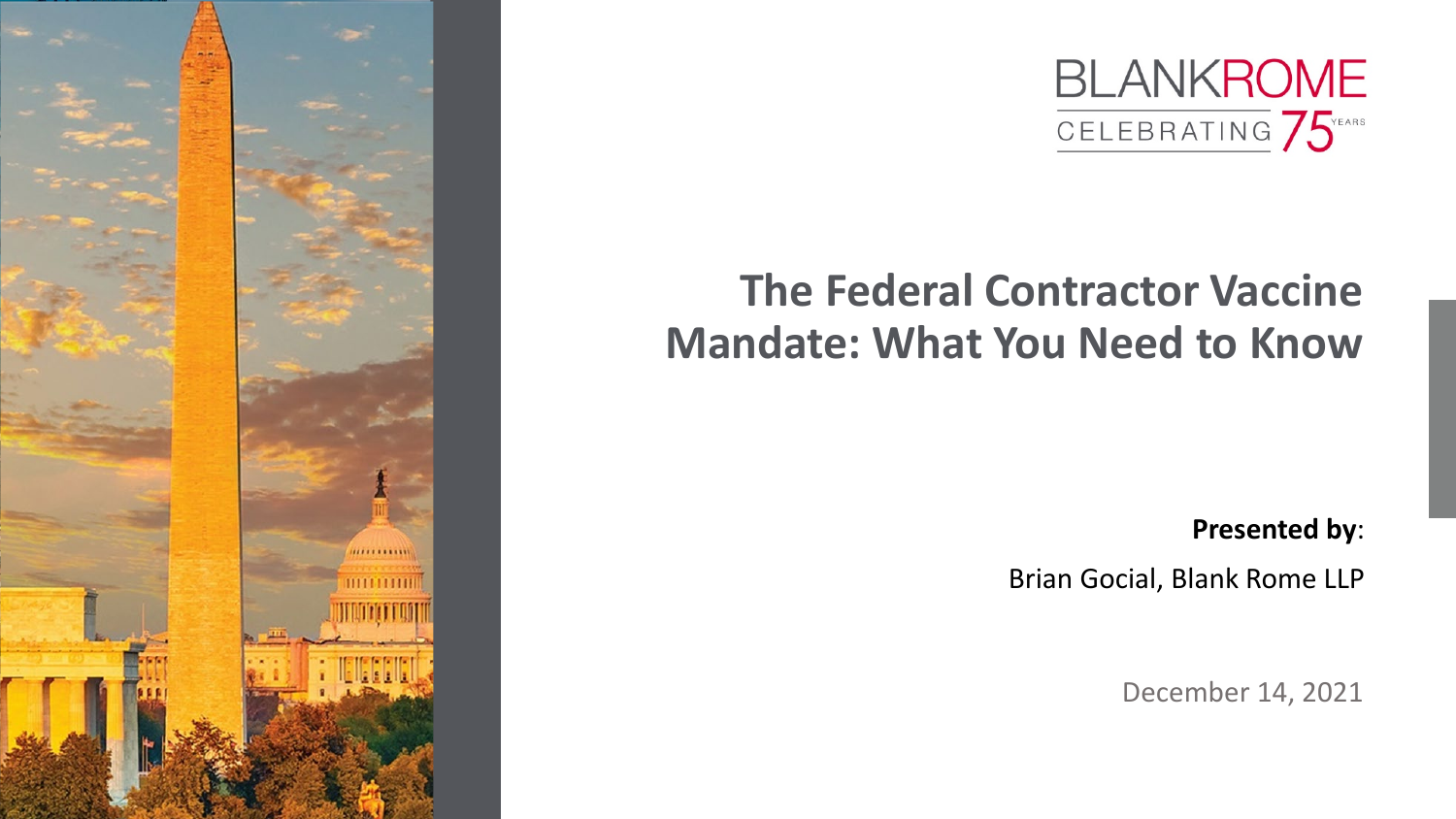#### **State Responses to Vaccine Mandate**

- **\*NATIONWIDE PRELIMINARY INJUNCTION PROHIBITING ENFORCEMENT GRANTED\***
- Numerous states have filed lawsuits challenging the contractor mandate:
	- Southern District of Georgia (Georgia, Alabama, Idaho, Kansas, South Carolina, Utah, and West Virginia)
	- Southern District of Texas (Texas)
	- Middle District of Florida (Florida)
	- Eastern District of Missouri (Montana, Alaska, Arkansas, Iowa, Missouri, Nebraska, New Hampshire, North Dakota, South Dakota, Wyoming); and
	- Eastern District of Kentucky (Kentucky, Ohio, and Tennessee)
- Primary arguments:
	- Unconstitutional / exceeds presidential authority
	- Improperly circumvented notice-and-comment rulemaking
	- Rule itself is arbitrary and capricious (e.g., does not promote efficiency)
	- Requires compliance with shifting guidance



**BI ANKROME**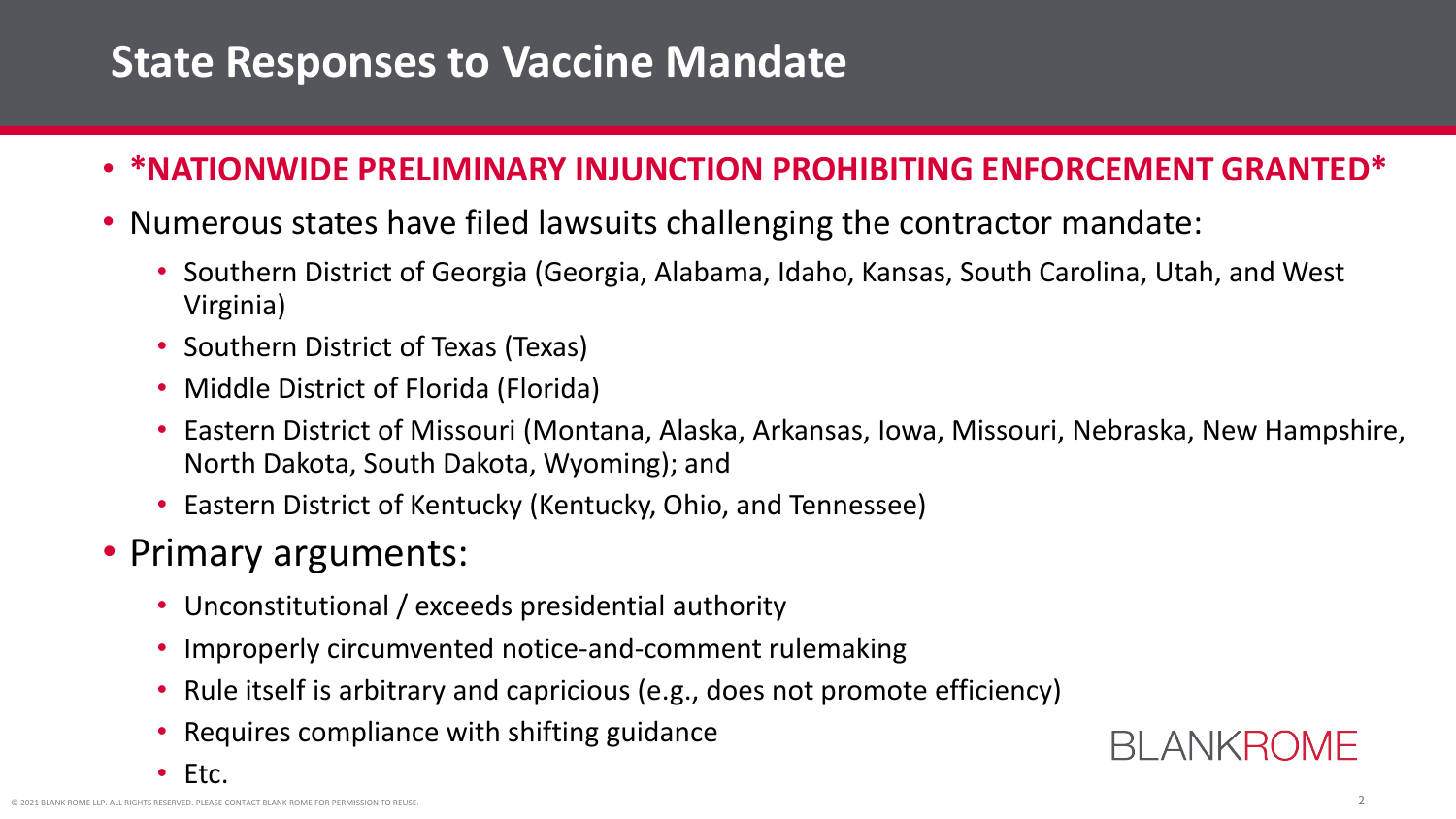## **Covered Contracts**

- The EO applies broadly to prime and subcontracts at all tiers
	- Limited exceptions:
		- Grants
		- Contracts/agreements with Indian Tribes
		- Contracts/subcontracts below the simplified acquisition threshold (currently \$250k)
		- Employees who perform work outside of the U.S. and its outlying areas
		- Subcontracts solely for the provision of products or solely performed outside of the U.S. and its outlying areas
- Agencies are encouraged to apply mandate even more broadly
- Implementation is through contract clauses

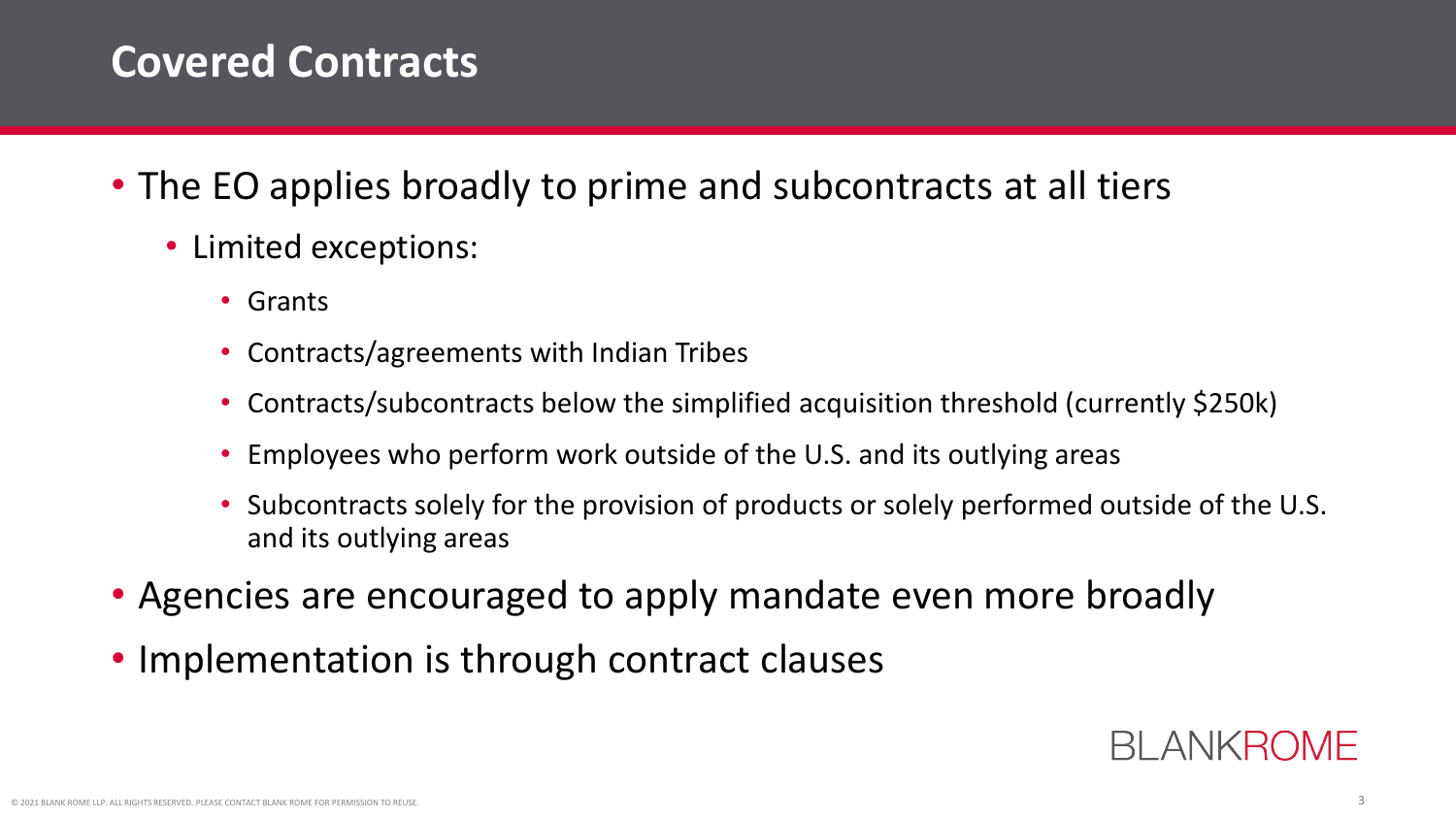## **Covered Contractor Workplaces**

- Vaccination required for all employees of a covered contractor who:
	- Work "on or in connection with" a covered contract or
	- Work at a covered contractor workplace
	- Unless an exemption is granted (medical or religious)
- "Covered contractor workplace":
	- Any location "controlled by a covered contractor"
	- At which any employee who works "on or in connection with" a covered contract is "likely to be present"
	- Does not include a covered contract employee's residence

#### *Takeaway: If any employee "likely to be present" at a contractor workplace works "on or in connection with" a covered contract, all employees who work at that location must be vaccinated* BI ANKROME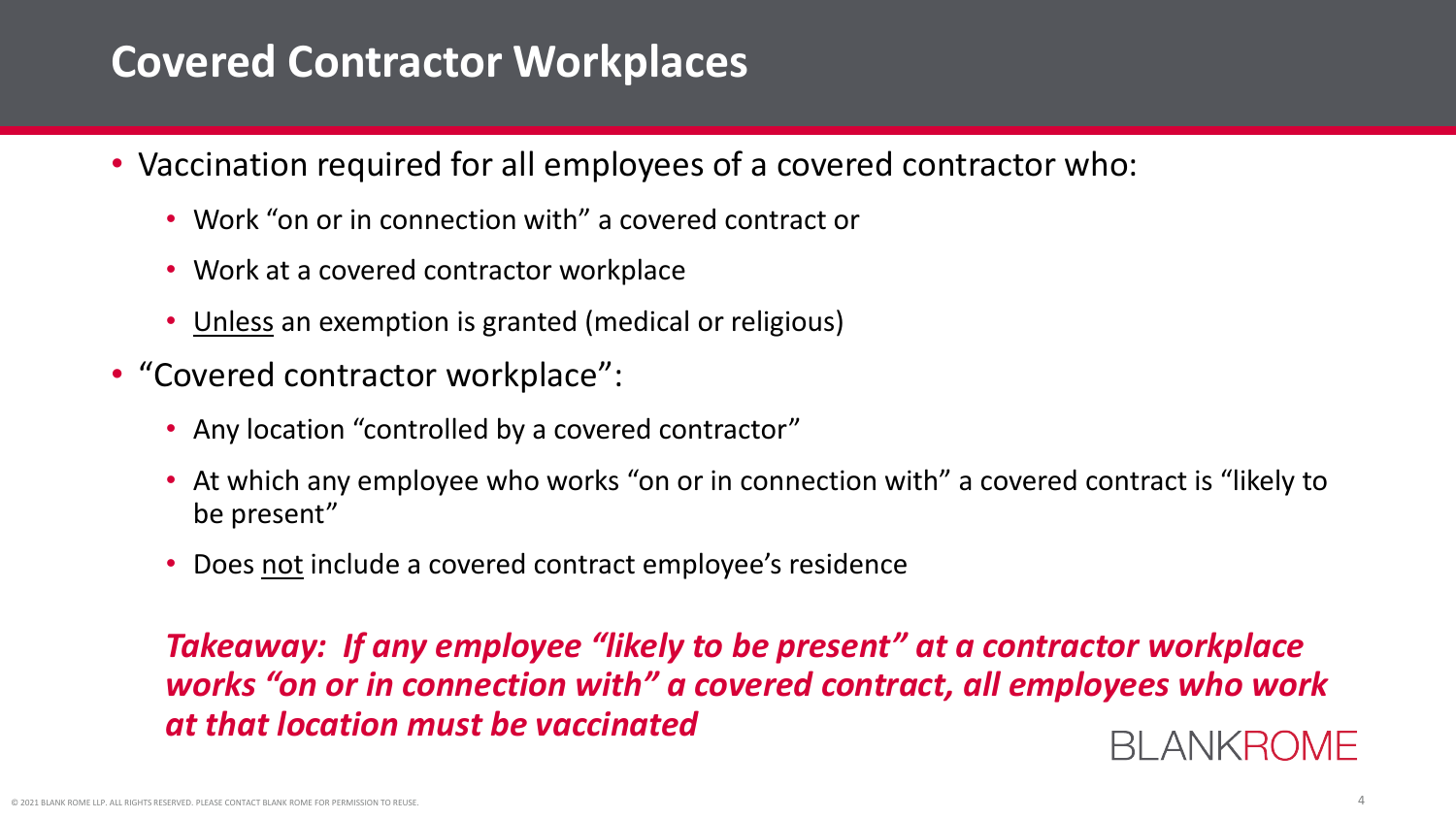## **Carveouts for Specific Locations**

#### • Considerations:

- Are there any employees at the location who perform work "on" federal contracts or subcontracts?
- Any employees who perform "in connection with" federal contracts/subcontracts?
- Any employees from other offices who perform "on or in connection with" federal contracts/subcontracts who are "likely" to visit?



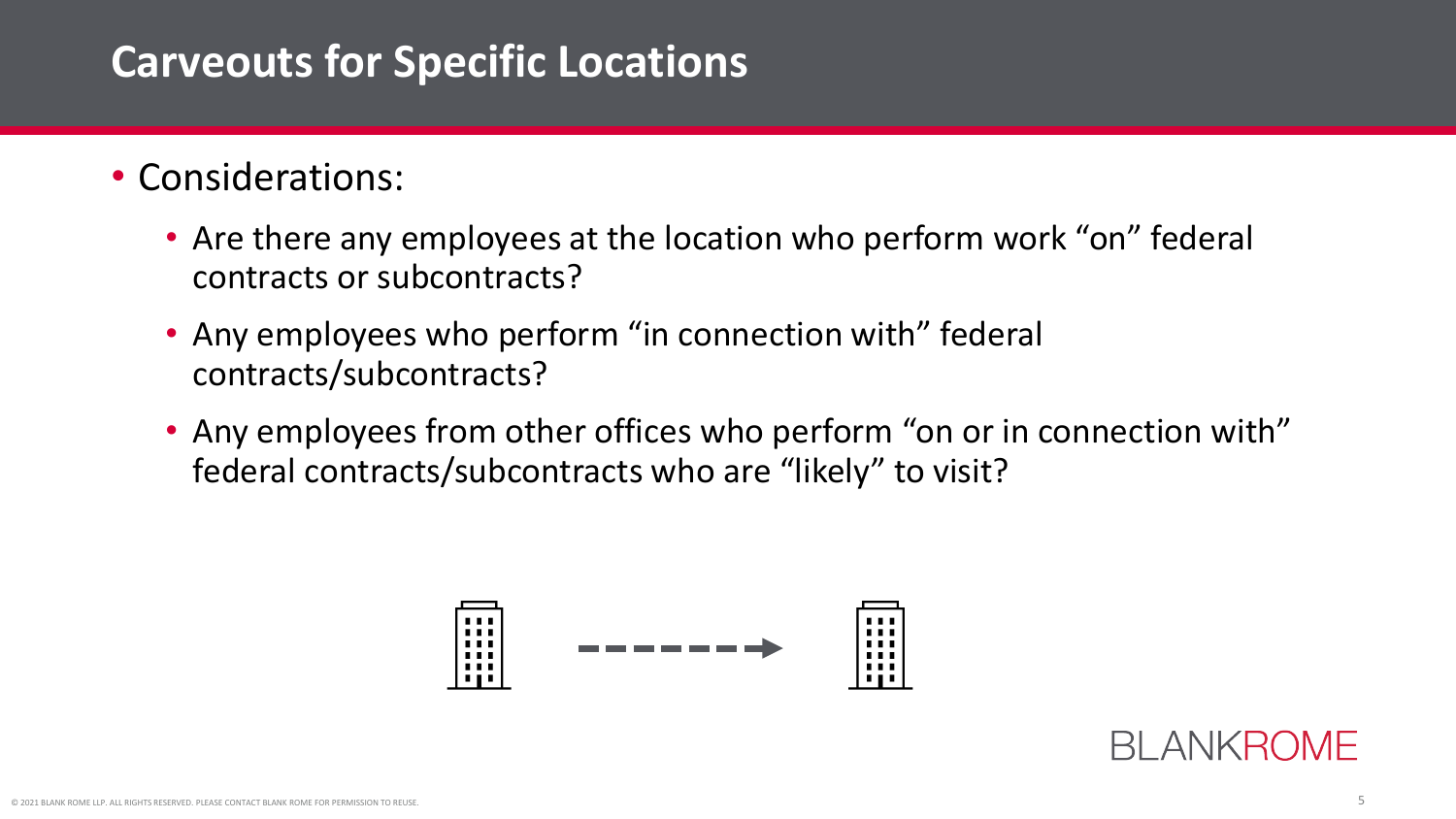## **November 1st Guidance**

- Updated FAQ Issued by Safer Federal Workplace Taskforce:
	- Contractors may retain non-compliant employees after mandate deadline; the contractor should "determine the appropriate means of enforcement"
	- "Model" approach to enforcement is that of federal agencies e.g., "a limited period of counseling and education, followed by additional disciplinary measures if necessary. Removal occurs only after continued noncompliance."
	- "Where covered contractors are working in good faith and encounter challenges with compliance with COVID-19 workplace safety protocols, the agency contracting officer should work with them to address these challenges. If a covered contractor is not taking steps to comply, significant actions, such as termination of the contract, should be taken."

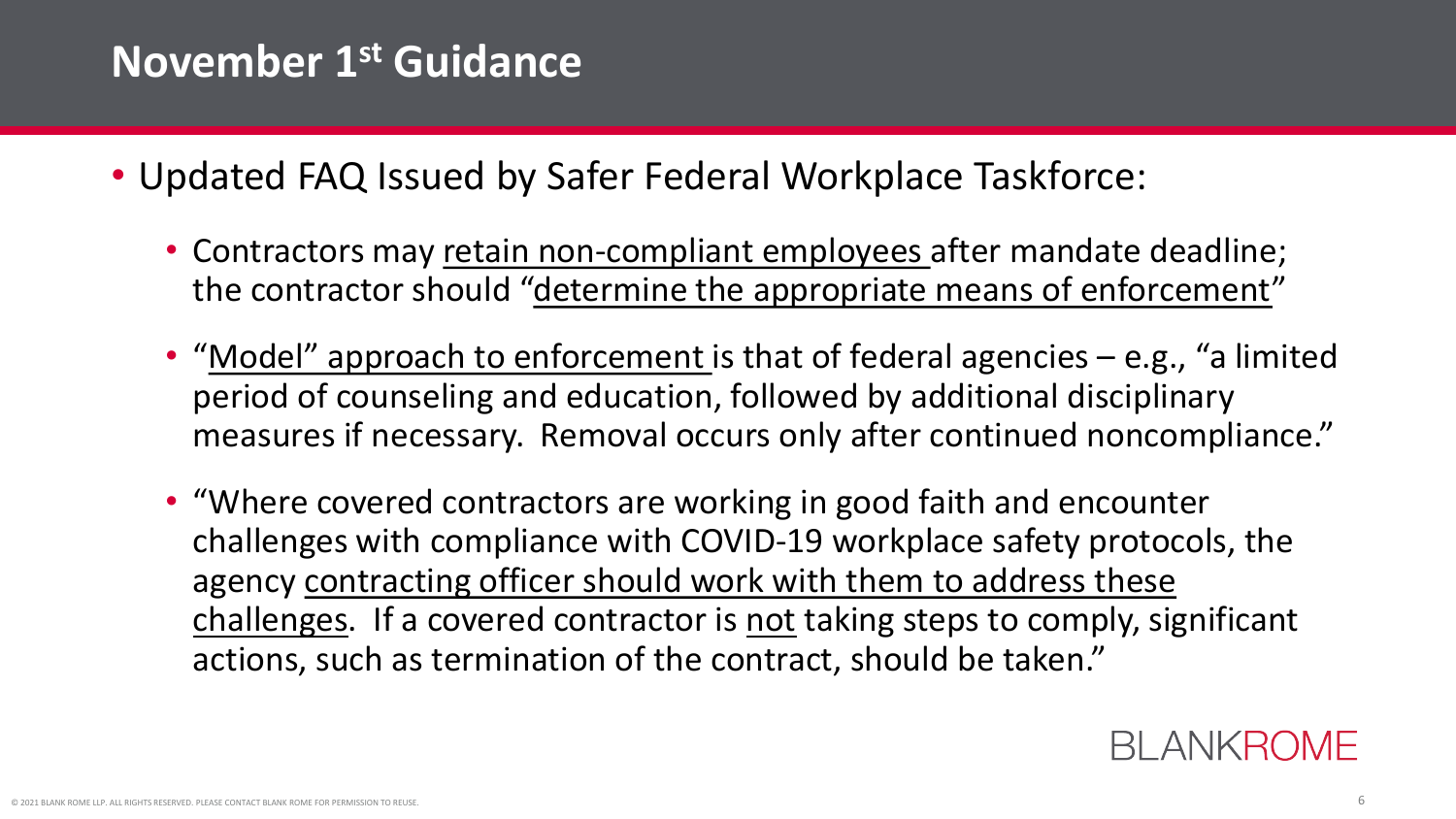## **November 1st Guidance**

- White House Briefing
	- Emphasized that the Government's focus will be on whether the contractor is "**working to comply**"
		- E.g., no contract termination for non-compliance on deadline if working toward compliance
	- Will look to whether the contractor:
		- Has appropriate policies (e.g., masking, distancing, and vaccination)
		- Is communicating the policy to employees
		- Is collecting documentation regarding vaccination status
		- Is engaging in outreach, education, and counseling for non-compliant employees
	- Encouraged contractors to **work with their Contracting Officer** regarding next steps if unable to persuade employees to get vaccinated

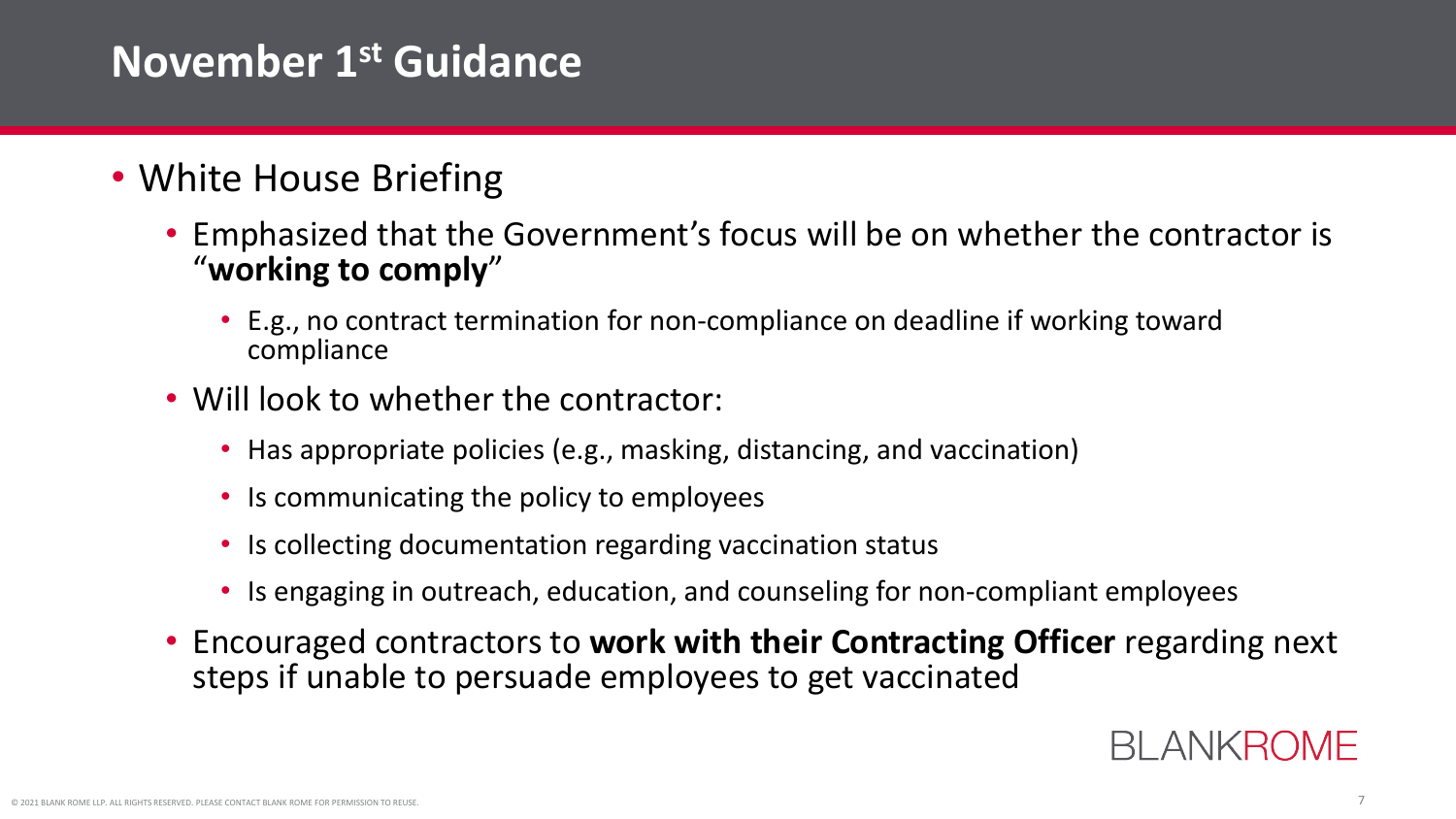## **November 4th Guidance**

- Deadline for covered contractor employees to have final vaccine dose extended to **January 4, 2022**
- OSHA Emergency Temporary Rule issued
	- Applies to employers with 100+ employees
	- Requires vaccination or weekly testing after January 4<sup>th</sup>
	- Does not apply to workplaces covered by the federal contractor mandate

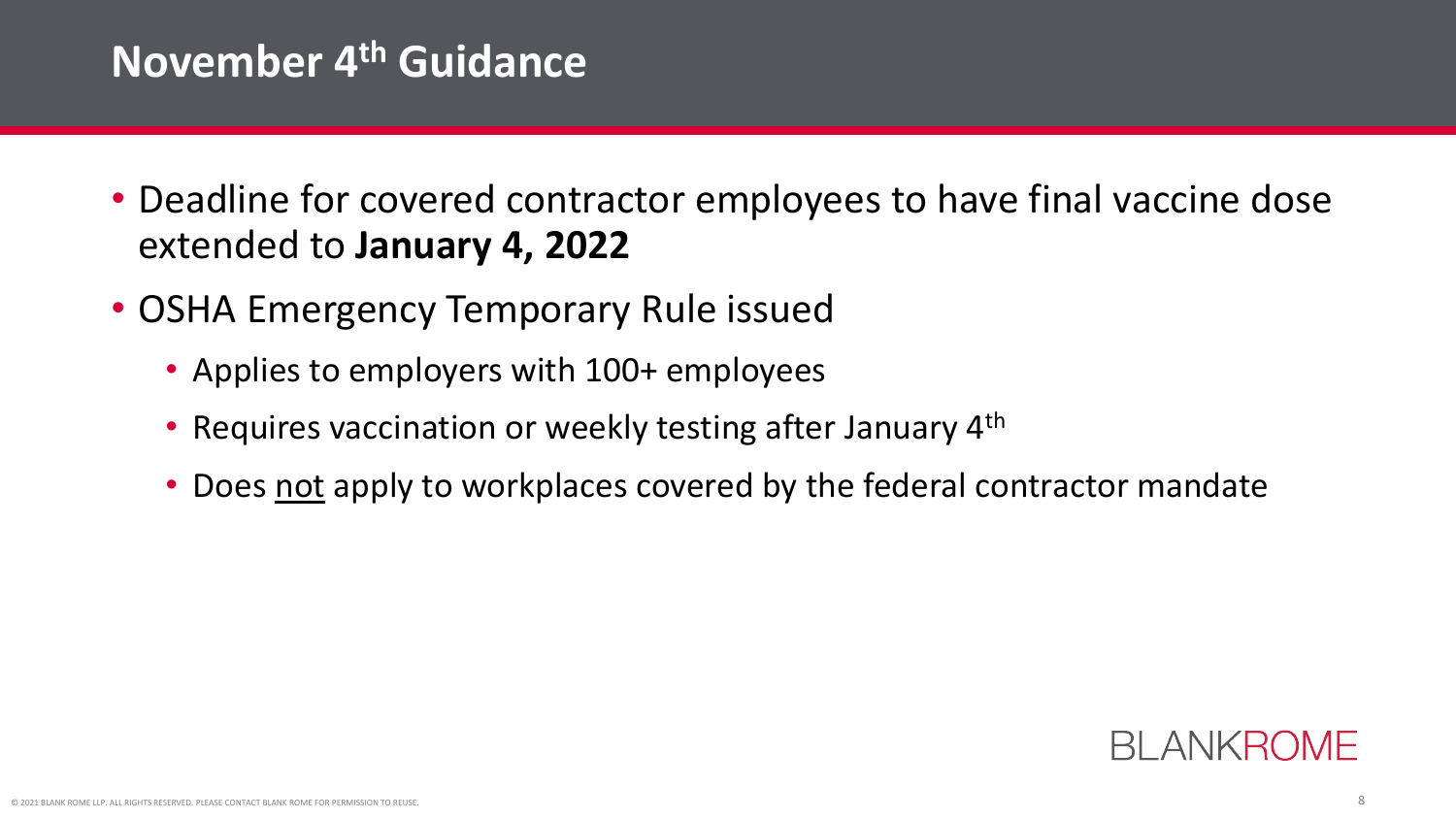## **Modifications Implementing EO 14042**

- Bilateral vs. unilateral modifications
	- Important to reserve rights to recover added costs if the modification is bilateral
	- Added costs may include:
		- HR expenses e.g., processing accommodation requests, responding to employee questions, addressing non-compliance
		- Legal expenses
		- Recruiting/personnel costs if the contractor ultimately must replace employees
		- Costs of implementing accommodations e.g., physical barriers, relocating employees
	- If the mandate is likely to cause significant disruptions, reserve rights to seek schedule extension too
- Consider laying groundwork regarding implementation challenges in responding to modifications

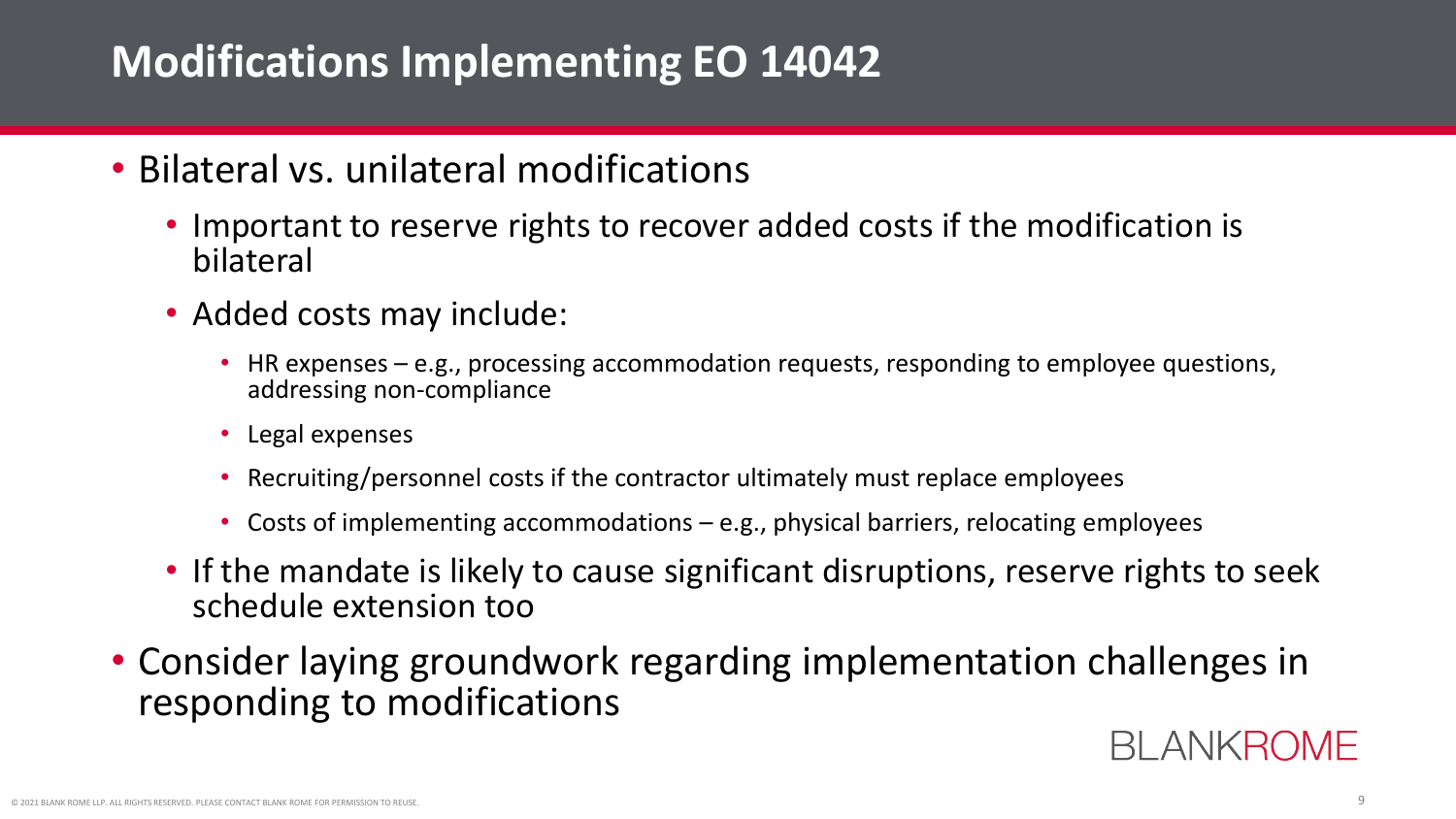## **EO 14042: Key Employment Law Considerations**

- Must take affirmative steps to confirm employee vaccine status
	- Cannot simply provide employees with notice of vaccine requirement Employees must provide – and contractors must retain – record of vaccination
	- Documentation requirements are flexible (CDC card, printout of medical records, other official documents)
	- Digital records are permitted, but no self-certification without documentation
	- Employees must attest to accuracy of records
	- Immunity from prior infection is not vaccination
- Employers may ask employees about vaccine status
	- Not a HIPPAA or ADA violation

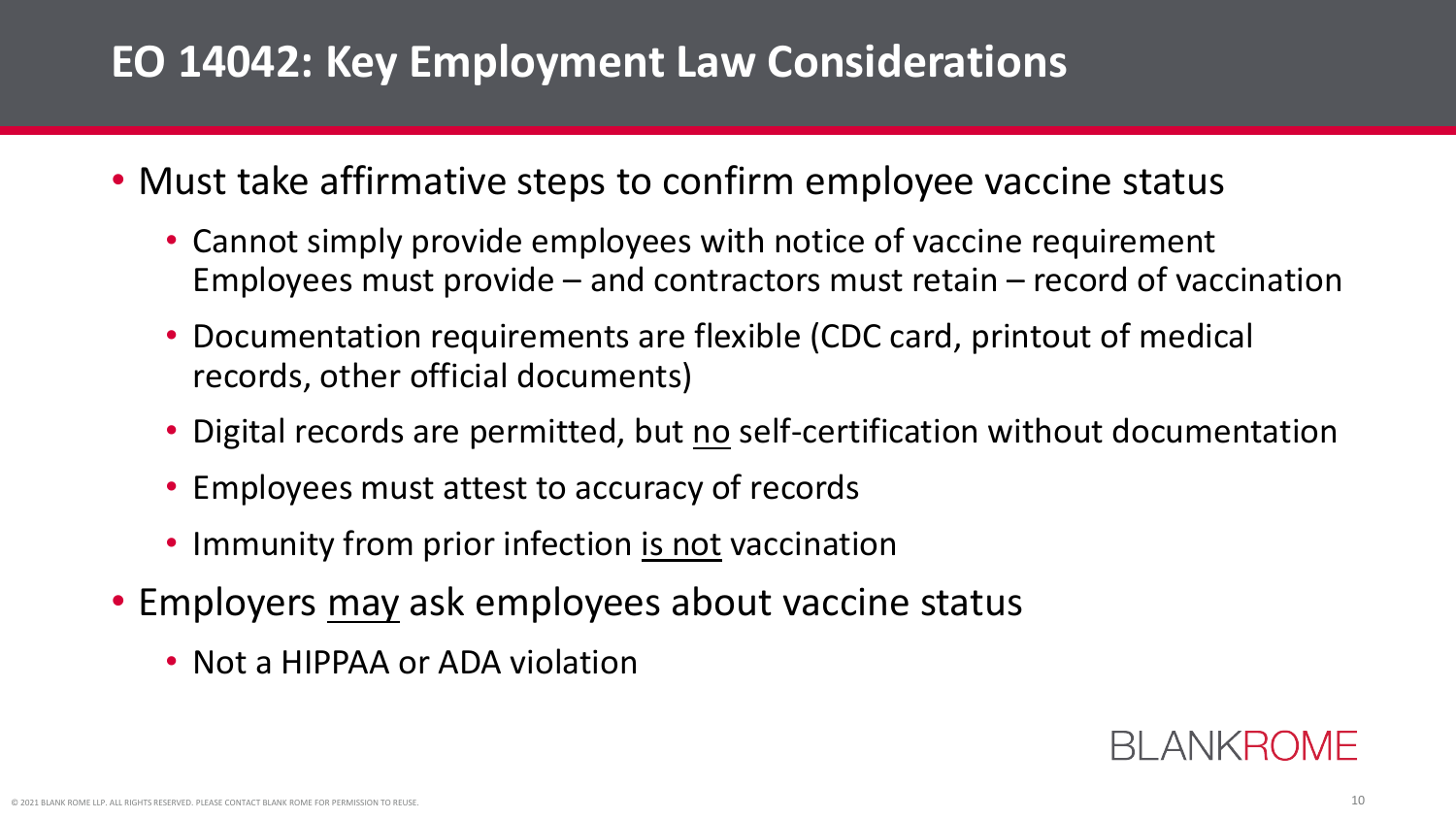## **EO 14042 and Reasonable Accommodation**

- Vaccine mandate is subject to reasonable accommodation obligation for employees who legally entitled to medical or religious exemption
- Medical Exemption
	- Well-established ADA reasonable accommodation process
	- Very few employees will be medically ineligible for vaccination
	- Typical issue will be documented allergy to vaccine components
- Religious Exemption
	- Largely untested and therefore complicated for employers
	- Legal standard is conflict with "sincerely held" religious belief

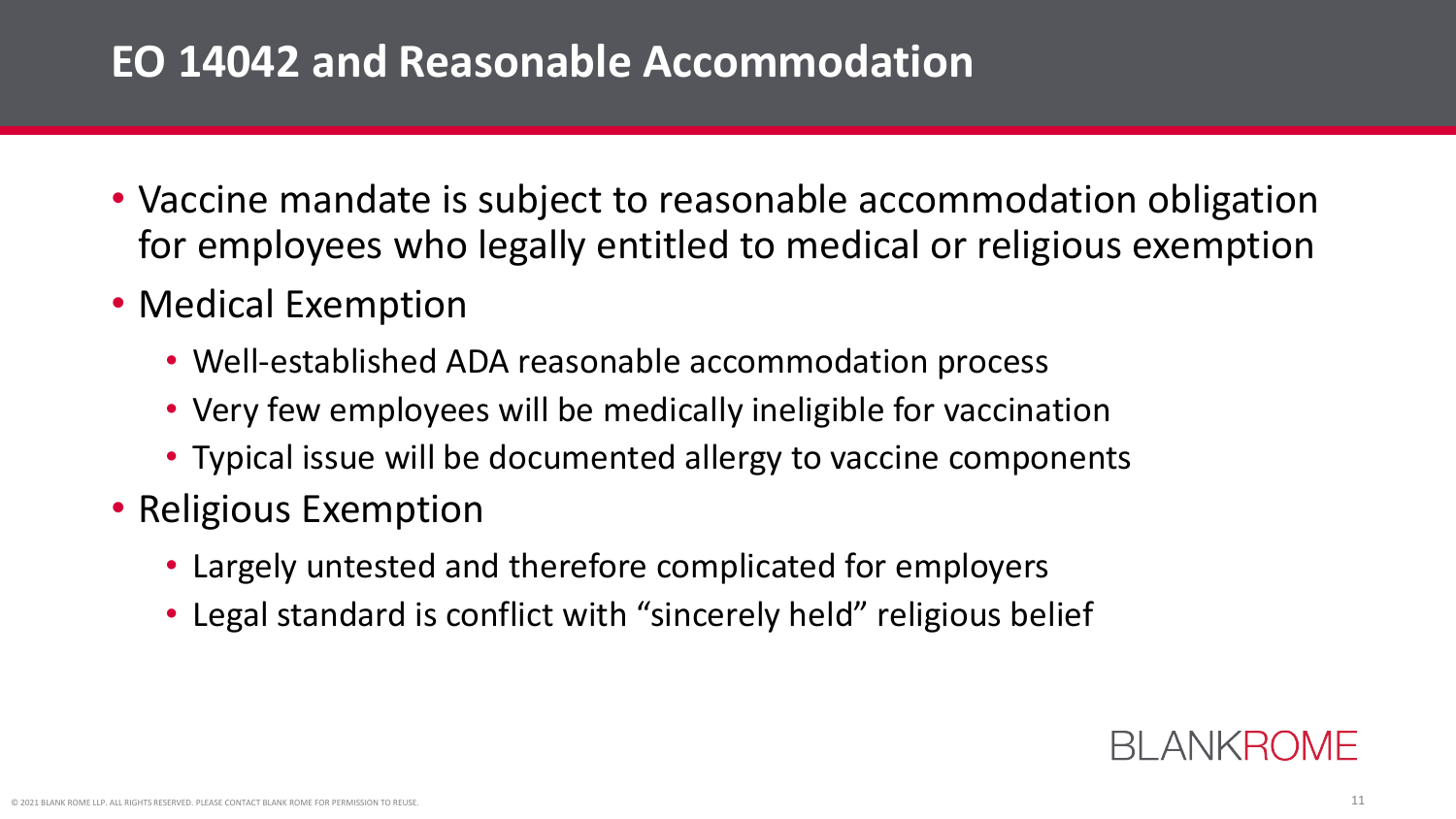## **Best Practices for Contractors**

- 1. Mandate vaccination for all covered employees
	- Provide clear, written communications to employees about mandate
	- Include information about deadlines for vaccine doses
- 2. Collect vaccination data for covered employees (vaccine cards)
- 3. Send targeted communications to non-compliant employees
- 4. Process accommodation requests
- 5. Evaluate operational impact if required to terminate non-compliant employees
- 6. Engage in dialogue with Contracting Officer(s) regarding compliance efforts and challenges
- 7. Delay termination decisions pending further guidance from Contracting Officer(s)
- 8. Reserve rights to recover added costs and/or obtain schedule extension

#### *Document, Document, Document….Memos to File, Analyses, Correspondence with Contracting Officer(s)*

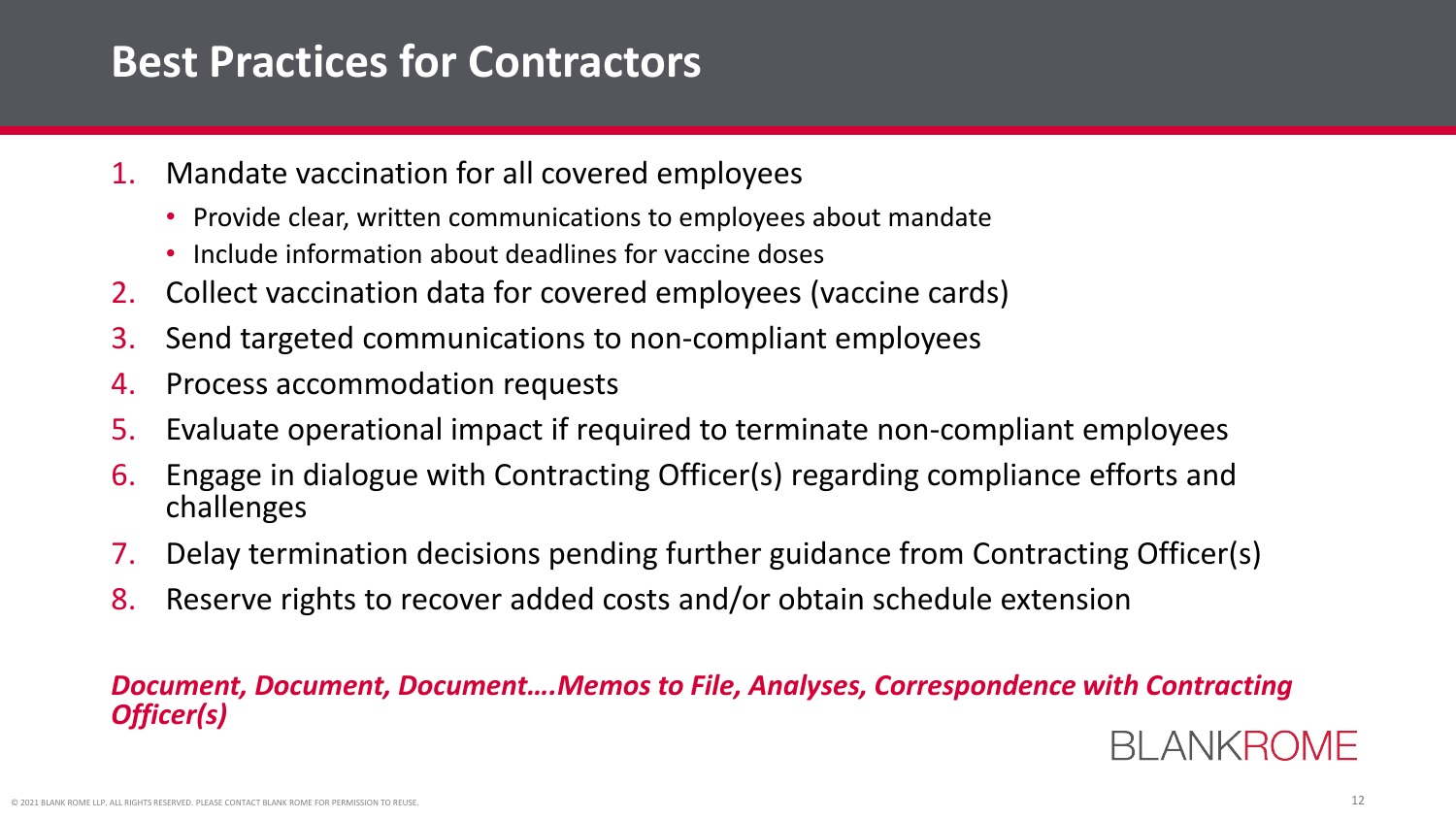#### **Best Practices for Contractors –Injunction**

- For now, contractors should:
	- Refrain from taking any employment action based solely on EO 14042.
	- Continue to follow the laws (*i.e.*, state and local) remaining in force and be aware that agencies may still require vaccination for contractor employees who will perform on site at federal facilities.
	- Continue to follow corporate policies regarding COVID-19 safety (*e.g.*, encouraging vaccinations, physical distancing, telework policies, etc.).
	- Resist the inclusion of Vaccine Mandate clauses in new prime contract actions.